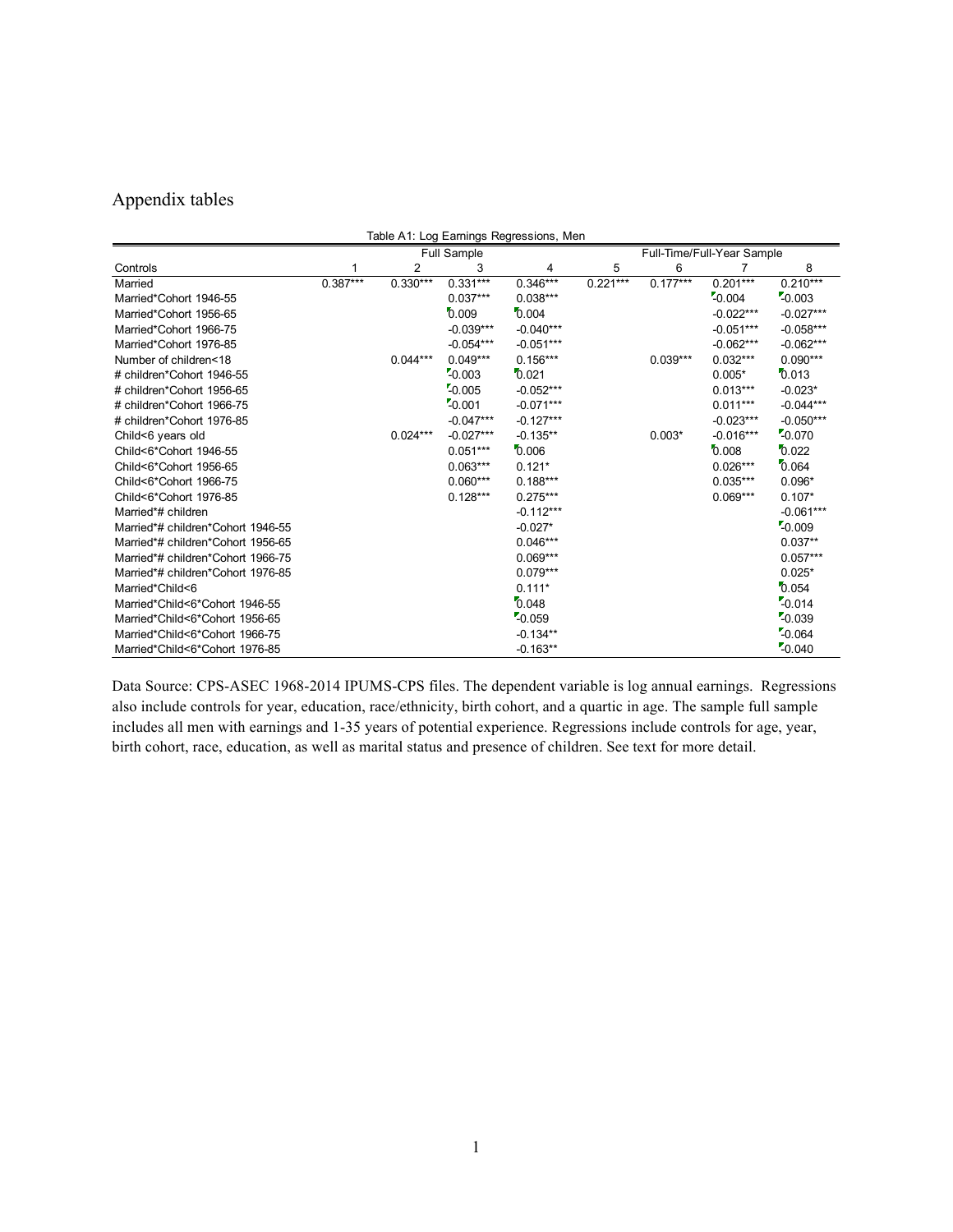| Table A2: Log Earnings Regressions, Women |             |                |             |             |                            |             |             |             |  |
|-------------------------------------------|-------------|----------------|-------------|-------------|----------------------------|-------------|-------------|-------------|--|
|                                           | Full Sample |                |             |             | Full-Time/Full-Year Sample |             |             |             |  |
| Controls                                  | 1           | $\overline{2}$ | 3           | 4           | 5                          | 6           |             | 8           |  |
| Married                                   | $-0.169***$ | $-0.050***$    | $-0.316***$ | $-0.260***$ | $-0.013***$                | 0.002       | $-0.094***$ | $-0.086***$ |  |
| Married*Cohort 1946-55                    |             |                | $0.186***$  | $0.204***$  |                            |             | $0.061***$  | $0.065***$  |  |
| Married*Cohort 1956-65                    |             |                | $0.293***$  | $0.278***$  |                            |             | $0.102***$  | $0.088***$  |  |
| Married*Cohort 1966-75                    |             |                | $0.385***$  | $0.361***$  |                            |             | $0.149***$  | $0.121***$  |  |
| Married*Cohort 1976-85                    |             |                | $0.415***$  | $0.388***$  |                            |             | $0.155***$  | $0.124***$  |  |
| Number of children<18                     |             | $-0.172***$    | $-0.195***$ | $-0.138***$ |                            | $-0.044***$ | $-0.052***$ | $-0.039***$ |  |
| # children*Cohort 1946-55                 |             |                | 0.002       | $0.026***$  |                            |             | $0.010**$   | $0.016**$   |  |
| # children*Cohort 1956-65                 |             |                | $0.021***$  | 0.011       |                            |             | $0.009**$   | $-0.006$    |  |
| # children*Cohort 1966-75                 |             |                | $0.056***$  | $0.038***$  |                            |             | $0.010**$   | $-0.006$    |  |
| # children*Cohort 1976-85                 |             |                | $0.063***$  | $0.032***$  |                            |             | $0.011**$   | $-0.003$    |  |
| Child<6 years old                         |             | $-0.105***$    | $-0.300***$ | $-0.260***$ |                            | $0.038***$  | $-0.010$    | $-0.053**$  |  |
| Child<6*Cohort 1946-55                    |             |                | $0.074***$  | $0.126***$  |                            |             | $0.029**$   | $0.054*$    |  |
| Child<6*Cohort 1956-65                    |             |                | $0.178***$  | $0.135***$  |                            |             | $0.050***$  | $0.063**$   |  |
| Child<6*Cohort 1966-75                    |             |                | $0.210***$  | $0.113***$  |                            |             | $0.047***$  | 0.026       |  |
| Child<6*Cohort 1976-85                    |             |                | $0.272***$  | $0.212***$  |                            |             | $0.039***$  | $0.040*$    |  |
| Married*# children                        |             |                |             | $-0.075***$ |                            |             |             | $-0.018***$ |  |
| Married*# children*Cohort 1946-55         |             |                |             | $-0.035***$ |                            |             |             | $-0.009$    |  |
| Married*# children*Cohort 1956-65         |             |                |             | 0.010       |                            |             |             | $0.022***$  |  |
| Married*# children*Cohort 1966-75         |             |                |             | $0.018*$    |                            |             |             | $0.024***$  |  |
| Married*# children*Cohort 1976-85         |             |                |             | $0.030**$   |                            |             |             | $0.022**$   |  |
| Married*Child<6                           |             |                |             | $-0.044*$   |                            |             |             | $0.054**$   |  |
| Married*Child<6*Cohort 1946-55            |             |                |             | $-0.063*$   |                            |             |             | $-0.030$    |  |
| Married*Child<6*Cohort 1956-65            |             |                |             | 0.047       |                            |             |             | $-0.015$    |  |
| Married*Child<6*Cohort 1966-75            |             |                |             | $0.120***$  |                            |             |             | 0.032       |  |
| Married*Child<6*Cohort 1976-85            |             |                |             | $0.071*$    |                            |             |             | 0.012       |  |

Data Source: CPS-ASEC 1968-2014 IPUMS-CPS files. The dependent variable is log annual earnings. Regressions also include controls for year, education, race/ethnicity, birth cohort, and a quartic in age. The sample full sample includes all men with earnings and 1-35 years of potential experience. Regressions include controls for age, year, birth cohort, race, education, as well as marital status and presence of children. See text for more detail.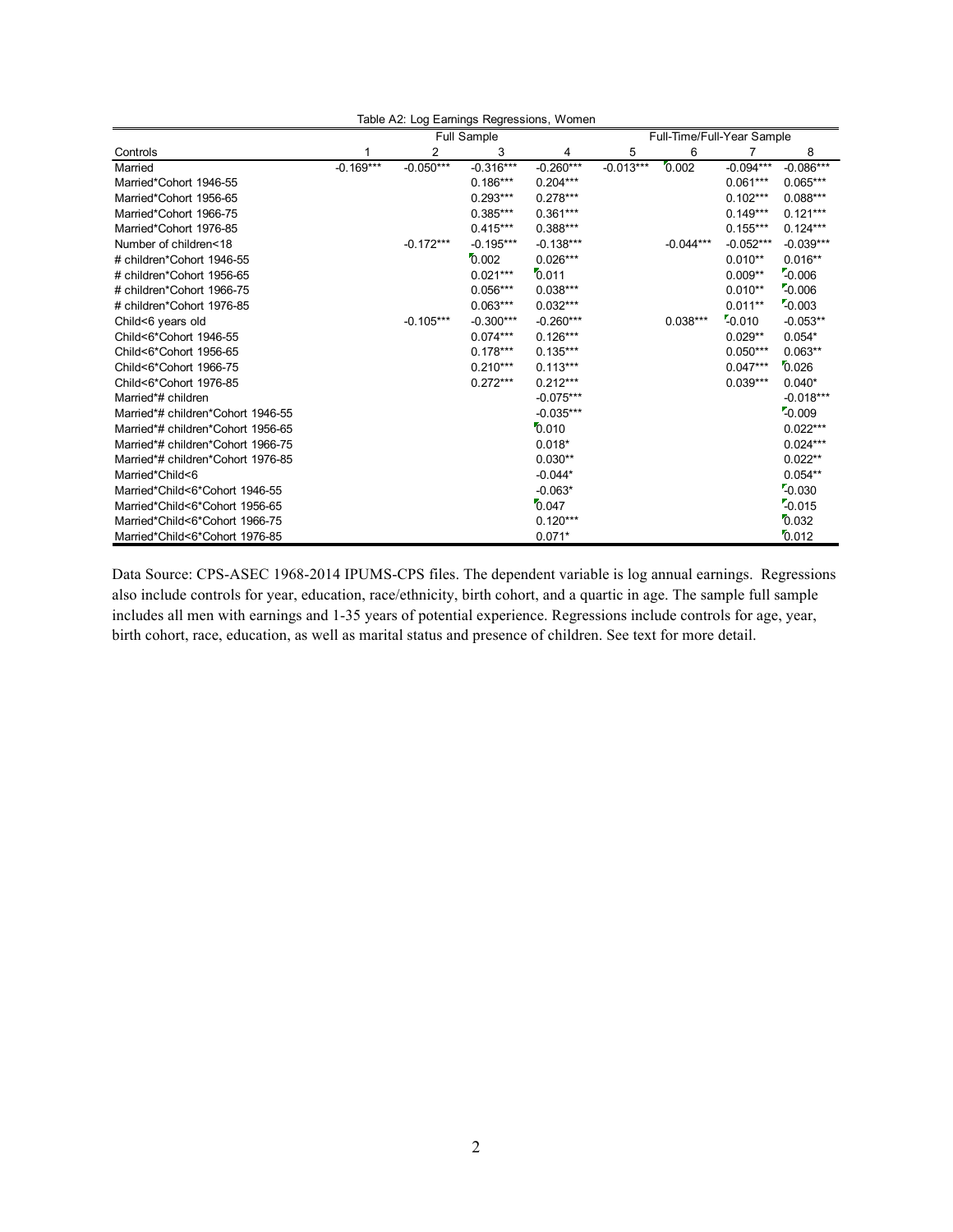|                                   | OLS coefficient estimates |             |                        |                                   | Fixed-effect coefficient estimates |             |                        |                         |  |
|-----------------------------------|---------------------------|-------------|------------------------|-----------------------------------|------------------------------------|-------------|------------------------|-------------------------|--|
| Controls                          |                           | 2           | 3                      | 4                                 | 5                                  | 6           | 7                      | 8                       |  |
| Married                           | $-0.256***$               | $-0.118***$ | $-0.266***$            | $-0.237***$                       | $-0.292***$                        | $-0.197***$ | $-0.312***$            | $-0.277***$             |  |
| Married*Cohort 1946-55            |                           |             | $0.116***$             | $0.115***$                        |                                    |             | $0.101***$             | $0.117***$              |  |
| Married*Cohort 1956-65            |                           |             | $0.245***$             | $0.203***$                        |                                    |             | $0.166***$             | $0.179***$              |  |
| Married*Cohort 1966-75            |                           |             | $0.331***$             | $0.314***$                        |                                    |             | $0.277***$             | $0.330***$              |  |
| Number of children <18            |                           | $-0.177***$ |                        | $-0.149***$ $-0.133***$           |                                    | $-0.167***$ |                        | $-0.145***$ $-0.128***$ |  |
| # children*Cohort 1946-55         |                           |             | $-0.025***$ $-0.024**$ |                                   |                                    |             | $-0.022***$ $-0.012**$ |                         |  |
| $\#$ children*Cohort 1956-65      |                           |             |                        | $-0.048***$ $-0.067***$           |                                    |             |                        | $-0.046***$ $-0.039***$ |  |
| # children*Cohort 1966-75         |                           |             |                        | $-0.054***$ $-0.061***$           |                                    |             | $-0.029***$            | $-0.010$                |  |
| Child $\leq 6$ yrs old            |                           | $-0.167***$ |                        | $-0.257***$ $-0.223***$           |                                    | $-0.250***$ |                        | $-0.344***$ $-0.271***$ |  |
| Child <6*Cohort 1946-55           |                           |             | $0.076***$             | $0.054*$                          |                                    |             | $0.073***$             | $0.077***$              |  |
| Child <6*Cohort 1956-65           |                           |             | $0.126***$             | $0.053*$                          |                                    |             | $0.139***$             | $0.098***$              |  |
| Child <6*Cohort 1966-75           |                           |             | $0.138***$             | $0.067*$                          |                                    |             | $0.160***$             | $0.133***$              |  |
| Married*# children                |                           |             |                        | $-0.024***$                       |                                    |             |                        | $-0.025***$             |  |
| Married*# children*Cohort 1946-55 |                           |             |                        | $-0.003$                          |                                    |             |                        | $-0.014***$             |  |
| Married*# children*Cohort 1956-65 |                           |             |                        | $0.029**$                         |                                    |             |                        | $-0.013**$              |  |
| Married*# children*Cohort 1966-75 |                           |             |                        | $\overline{\phantom{a}}$<br>0.007 |                                    |             |                        | $-0.039***$             |  |
| Married*Child $\leq 6$            |                           |             |                        | $-0.041$                          |                                    |             |                        | $-0.088***$             |  |
| Married*Child <6*Cohort 1946-55   |                           |             |                        | 0.027                             |                                    |             |                        | $-0.009$                |  |
| Married*Child <6*Cohort 1956-65   |                           |             |                        | $0.093**$                         |                                    |             |                        | $0.047**$               |  |
| Married*Child <6*Cohort 1966-75   |                           |             |                        | $0.096**$                         |                                    |             |                        | 0.026                   |  |

**Table A3: Log earnings regressions, Women**

Source: Survey of Income and Program Participation (SIPP) panels matched to Social Security Administration earnings records from 1954-2011.

Notes: N=1,696,700 (to nearest 100). Dependent variable is log annual earnings from SSA records. Regressions also include controls for year, education, dummies indicating if race is African-American, and indicating if ethnicity is Hispanic, main effects for birth cohort, and a quartic in age.

 $*p<.05$  $*^{*}p<.01$  $***p<.001$